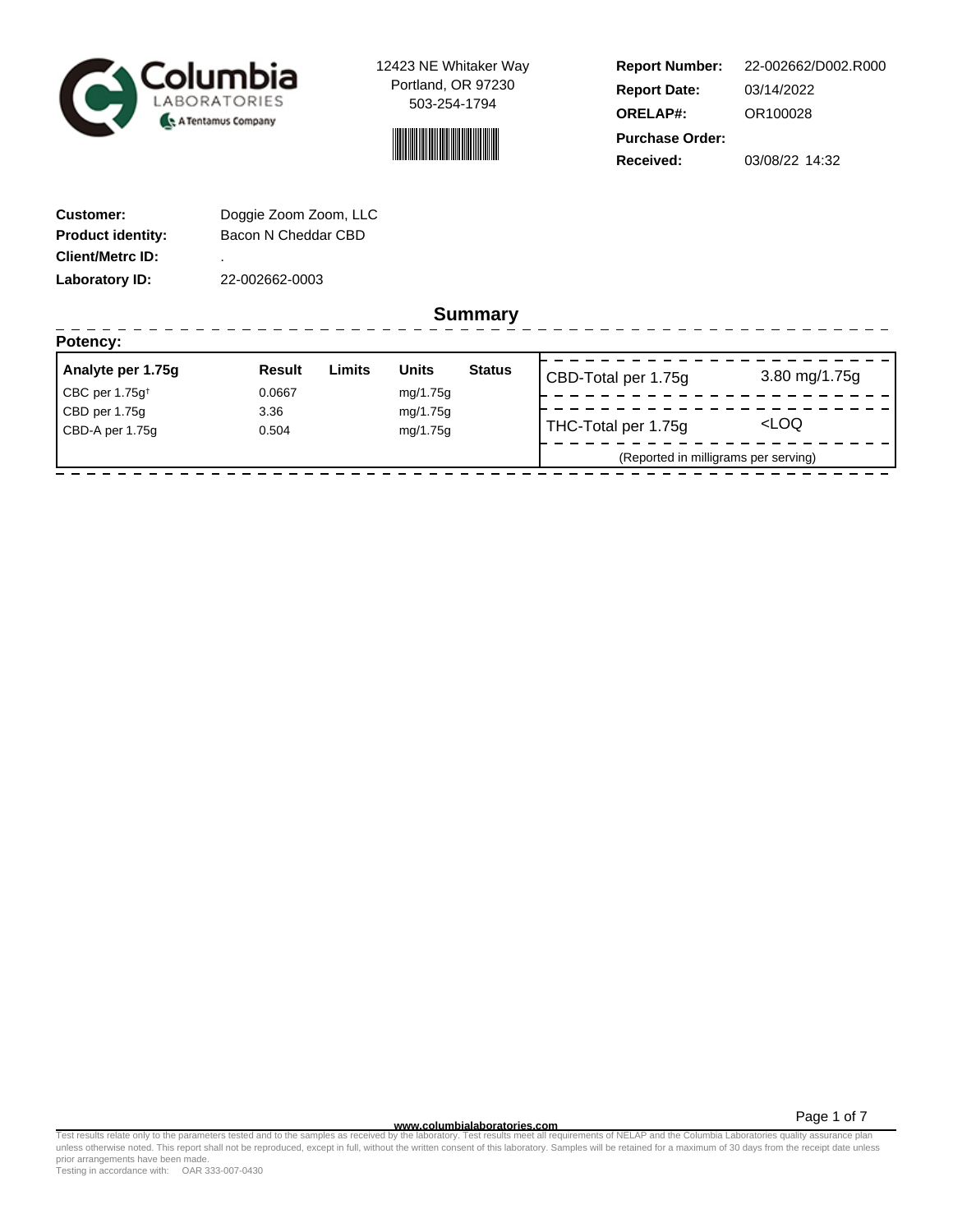



**Report Number: Report Date: ORELAP#:** 03/14/2022 OR100028 **Received:** 03/08/22 14:32 **Purchase Order:** 22-002662/D002.R000

| Customer:                   | Doggie Zoom Zoom, LLC<br>7858 SE Phillips Creek Lane<br>Milwaukie Oregon 97227<br>United States of America (USA) |
|-----------------------------|------------------------------------------------------------------------------------------------------------------|
| <b>Product identity:</b>    | Bacon N Cheddar CBD                                                                                              |
| <b>Client/Metrc ID:</b>     |                                                                                                                  |
| <b>Sample Date:</b>         |                                                                                                                  |
| <b>Laboratory ID:</b>       | 22-002662-0003                                                                                                   |
| <b>Evidence of Cooling:</b> | No                                                                                                               |
| Temp:                       | 18.8 °C                                                                                                          |
| <b>Relinquished by:</b>     | Client                                                                                                           |
| Serving Size #1:            | 1.75 a                                                                                                           |

# **Sample Results**

| Potency per 1.75g                      |               |        | Method J AOAC 2015 V98-6 (mod) Units mg/se Batch: 2202066 |            | Analyze: 3/10/22 8:47:00 AM |
|----------------------------------------|---------------|--------|-----------------------------------------------------------|------------|-----------------------------|
| Analyte                                | <b>Result</b> | Limits | <b>Units</b>                                              | <b>LOQ</b> | <b>Notes</b>                |
| CBC per 1.75g <sup>t</sup>             | 0.0667        |        | mg/1.75g                                                  | 0.0568     |                             |
| CBC-A per 1.75g <sup>+</sup>           | $<$ LOQ       |        | mg/1.75g                                                  | 0.0568     |                             |
| CBC-Total per 1.75g <sup>+</sup>       | $<$ LOQ       |        | mg/1.75g                                                  | 0.107      |                             |
| CBD per 1.75g                          | 3.36          |        | mg/1.75g                                                  | 0.0568     |                             |
| CBD-A per 1.75g                        | 0.504         |        | mg/1.75g                                                  | 0.0568     |                             |
| CBD-Total per 1.75g                    | 3.80          |        | mg/1.75g                                                  | 0.107      |                             |
| CBDV per 1.75g <sup>t</sup>            | $<$ LOQ       |        | mg/1.75g                                                  | 0.0568     |                             |
| CBDV-A per 1.75g <sup>t</sup>          | $<$ LOQ       |        | mg/1.75g                                                  | 0.0568     |                             |
| CBDV-Total per 1.75g <sup>+</sup>      | $<$ LOQ       |        | mg/1.75g                                                  | 0.106      |                             |
| CBE per 1.75g <sup>t</sup>             | $<$ LOQ       |        | mg/1.75g                                                  | 0.0568     |                             |
| CBG per 1.75g <sup>t</sup>             | $<$ LOQ       |        | mg/1.75g                                                  | 0.0568     |                             |
| CBG-A per 1.75q <sup>t</sup>           | $<$ LOQ       |        | mg/1.75g                                                  | 0.0568     |                             |
| CBG-Total per 1.75g <sup>+</sup>       | $<$ LOQ       |        | mg/1.75g                                                  | 0.106      |                             |
| CBL per 1.75g <sup>t</sup>             | $<$ LOQ       |        | mg/1.75g                                                  | 0.0568     |                             |
| CBL-A per 1.75g <sup>t</sup>           | $<$ LOQ       |        | mg/1.75g                                                  | 0.0568     |                             |
| CBL-Total per 1.75g <sup>+</sup>       | $<$ LOQ       |        | mg/1.75g                                                  | 0.107      |                             |
| CBN per 1.75g                          | $<$ LOQ       |        | mg/1.75g                                                  | 0.0568     |                             |
| CBT per 1.75g <sup>+</sup>             | $<$ LOQ       |        | mg/1.75g                                                  | 0.0568     |                             |
| $\Delta$ 8-THCV per 1.75g <sup>+</sup> | $<$ LOQ       |        | mg/1.75g                                                  | 0.0568     |                             |
| $\Delta$ 8-THC per 1.75g <sup>+</sup>  | $<$ LOQ       |        | mg/1.75g                                                  | 0.0568     |                             |
| $\Delta$ 9-THC per 1.75g               | $<$ LOQ       |        | mg/1.75g                                                  | 0.0568     |                             |
| exo-THC per 1.75g <sup>t</sup>         | $<$ LOQ       |        | mg/1.75g                                                  | 0.0568     |                             |
| THC-A per 1.75g                        | $<$ LOQ       |        | mg/1.75g                                                  | 0.0568     |                             |
| THC-Total per 1.75g                    | $<$ LOQ       |        | mg/1.75g                                                  | 0.107      |                             |
| THCV per 1.75g <sup>t</sup>            | $<$ LOQ       |        | mg/1.75g                                                  | 0.0568     |                             |
| THCV-A per 1.75g <sup>+</sup>          | $<$ LOQ       |        | mg/1.75g                                                  | 0.0568     |                             |
| THCV-Total per 1.75g <sup>+</sup>      | $<$ LOQ       |        | mg/1.75g                                                  | 0.107      |                             |
| Total Cannabinoids per 1.75g           | 3.93          |        | mg/1.75g                                                  |            |                             |

Page 2 of 7

www.columbialaboratories.com<br>Test results relate only to the parameters tested and to the samples as received by the laboratories metall requirements of NELAP and the Columbia Laboratories quality assurance plan<br>unless oth prior arrangements have been made.

Testing in accordance with: OAR 333-007-0430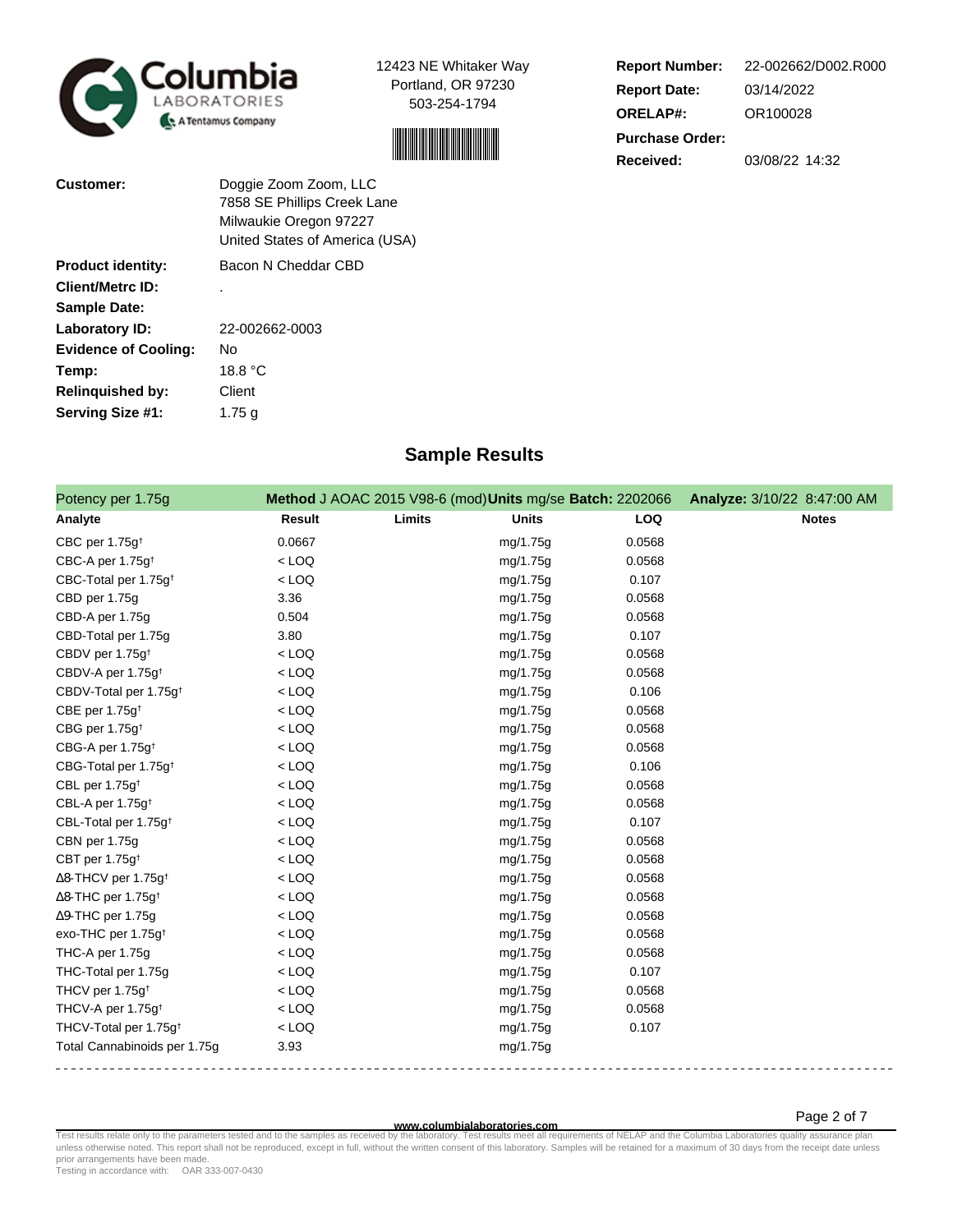



**Report Number: Report Date: ORELAP#:** 03/14/2022 OR100028 **Received:** 03/08/22 14:32 **Purchase Order:** 22-002662/D002.R000

These test results are representative of the individual sample selected and submitted by the client.

# **Abbreviations**

 **Limits:** Action Levels per OAR-333-007-0400, OAR-333-007-0210, OAR-333-007-0220, CCR title 16-division 42. BCC-section 5723

**Limit(s) of Quantitation (LOQ):** The minimum levels, concentrations, or quantities of a target variable (e.g., target analyte) that can be reported with a specified degree of confidence.

† = Analyte not NELAP accredited.

# **Units of Measure**

 $q = q$  mg/1.75g = Milligram per 1.75g % = Percentage of sample % wt =  $\mu$ g/g divided by 10,000

Approved Signatory

Derrick Tanner General Manager

**www.columbialaboratories.com**

Page 3 of 7

Test results relate only to the parameters tested and to the samples as received by the laboratory. Test results meet all requirements of NELAP and the Columbia Laboratories quality assurance plan<br>unless otherwise noted. T prior arrangements have been made.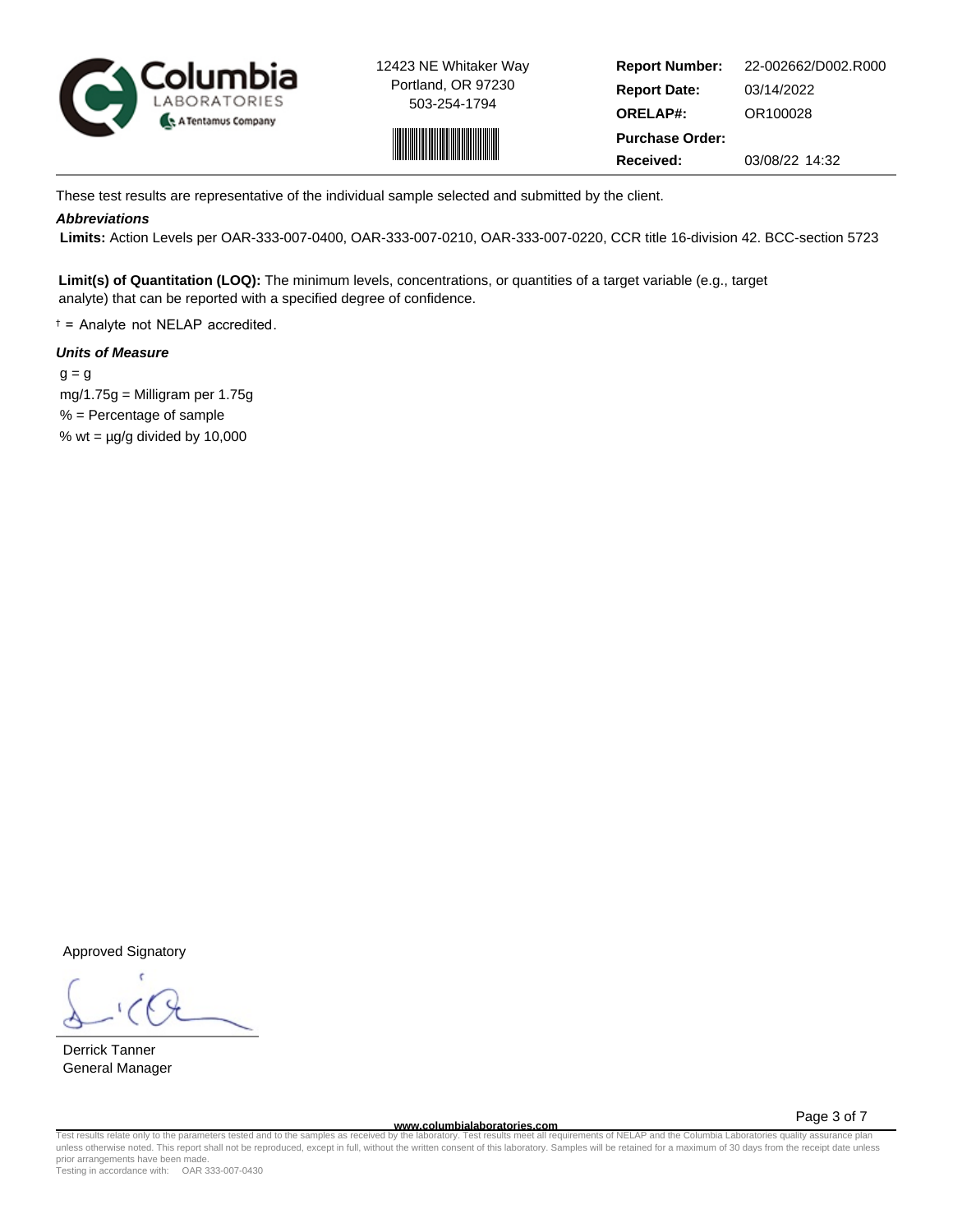



**Report Number: Report Date: ORELAP#:** 03/14/2022 OR100028 **Received:** 03/08/22 14:32 **Purchase Order:** 22-002662/D002.R000



#### Hemp & Canne **Food and Feed Chain of Custody** Document Control ID: 2739 Revision: 1 Effective: 05/07/2021

company: Dog of 2000 7.00 m **Testing Requested** PO Number: Project Number: Project Name: Report Instructions: D'Email Results: CAMQ doggie 200m 202m com Potency Turnaround time:  $\square$  Standard  $\square$  Rush \*  $\square$  Priority Rush \* Phone:  $(503)$   $890-72\frac{8}{10}$  Fax Results: (\_\_) \*Ask for availability COA ACCO **AB** Billing (if different): Sampled by: Date Lab **Client Sample Identification**  $\frac{\text{Collecte}}{\text{3}}$ Sample Type Smpl# Comments PBNanner CBD arkw please provide caskies  $rac{1}{18}$ Pump Kin CBD cookers  $\mathbf{\dot{x}}$ Carries amount of CBD Contros  $\lambda$ perigvam. PBNinner per Pumpkin per gram is 1.33 Bacon is 1.75 \* Relinquished by (Sig Date **Received by (Signature)** Date Time Lab Use Only Time  $\overbrace{\hspace{1.5cm}}\text{C3.}\label{C1}$  This<br>produce of cooling:  $\square$  Yes  $\succright\hspace{-0.2cm}\longrightarrow$  Yes  $\cdot$  Temp (°C):  $\left(\overbrace{\phantom{1}}^{S},\overbrace{\phantom{1}}^{S^{T}}\left(\overbrace{\phantom{1}}^{S}\right)$  $DS$ aring E  $38$  $2/8/22$ 14:32 Sample in good condition Pro TCNo<br>  $\Box$  Cash |  $\Box$  Check | 20cc |  $\Box$  Net:  $\frac{252\%}{252\%}$  -  $\frac{063653}{252}$ Prelog storage:

t for services in accordance with the <u>current terms of service</u>. By signing "Relinquished by" you are agreeing to these terms

12423 NE Whitaker Way<br>Portland, OR 97230

P: (503) 254-1794 | Fax: (503) 254-1452

Page 4 of 7

**www.columbialaboratories.com**<br>Test results relate only to the parameters tested and to the samples as received by the laboratory. Test results meet all requ Test results relate only to the parameters tested and to the samples as received by the laboratory. Test results meet all requirements of NELAP and the Columbia Laboratories quality assurance plan<br>unless otherwise noted. T prior arrangements have been made.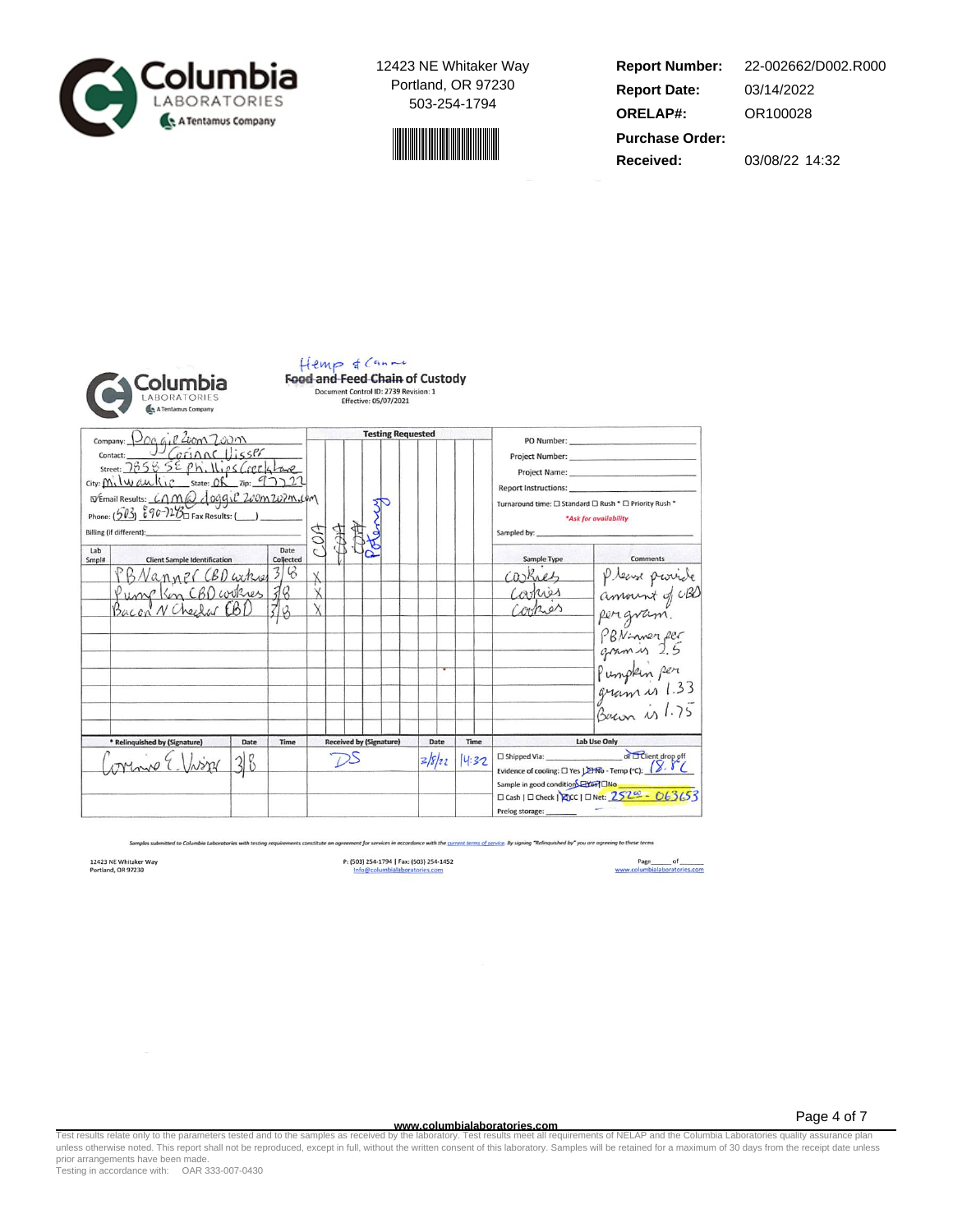



**Report Number: Report Date: ORELAP#:** 03/14/2022 OR100028 **Purchase Order:** 22-002662/D002.R000

**Received:** 03/08/22 14:32

Revision: 1 Document ID: 7148

| Legacy ID: Worksheet Validated 04/20/2021 |  |  |
|-------------------------------------------|--|--|
|                                           |  |  |

| <b>Laboratory Quality Control Results</b> |               |              |              |       |                   |                   |              |
|-------------------------------------------|---------------|--------------|--------------|-------|-------------------|-------------------|--------------|
| J AOAC 2015 V98-6<br>Batch ID: 2202066    |               |              |              |       |                   |                   |              |
| <b>Laboratory Control Sample</b>          |               |              |              |       |                   |                   |              |
| Analyte                                   | <b>Result</b> | <b>Spike</b> | <b>Units</b> | % Rec | <b>Limits</b>     | <b>Evaluation</b> | <b>Notes</b> |
| <b>CBDVA</b>                              | 0.00996       | 0.01         | %            | 99.6  | 80.0<br>120       | Acceptable        |              |
| CBDV                                      | 0.0106        | 0.01         | %            | 106   | 80.0<br>120<br>÷. | Acceptable        |              |
| <b>CBE</b>                                | 0.00975       | 0.01         | %            | 97.5  | 80.0<br>120<br>٠  | Acceptable        |              |
| CBDA                                      | 0.0104        | 0.01         | %            | 104   | 80.0<br>120<br>٠  | Acceptable        |              |
| CBGA                                      | 0.00975       | 0.01         | %            | 97.5  | 80.0<br>120<br>٠  | Acceptable        |              |
| <b>CBG</b>                                | 0.00985       | 0.01         | %            | 98.5  | 80.0<br>120       | Acceptable        |              |
| CBD                                       | 0.0106        | 0.01         | %            | 106   | 80.0<br>120       | Acceptable        |              |
| <b>THCV</b>                               | 0.00991       | 0.01         | %            | 99.1  | 80.0<br>120       | Acceptable        |              |
| d8THCV                                    | 0.0104        | 0.01         | %            | 104   | 80.0<br>120       | Acceptable        |              |
| <b>THCVA</b>                              | 0.00949       | 0.01         | %            | 94.9  | 80.0<br>120       | Acceptable        |              |
| <b>CBN</b>                                | 0.0106        | 0.01         | %            | 106   | 80.0<br>120<br>ä, | Acceptable        |              |
| exo-THC                                   | 0.00948       | 0.01         | %            | 94.8  | 80.0<br>120<br>÷. | Acceptable        |              |
| d9THC                                     | 0.0102        | 0.01         | %            | 102   | 80.0<br>120<br>ä, | Acceptable        |              |
| d8THC                                     | 0.0100        | 0.01         | %            | 100   | 80.0<br>120       | Acceptable        |              |
| <b>CBL</b>                                | 0.00936       | 0.01         | %            | 93.6  | 80.0<br>120       | Acceptable        |              |
| CBC                                       | 0.0104        | 0.01         | %            | 104   | 80.0<br>120       | Acceptable        |              |
| <b>THCA</b>                               | 0.0101        | 0.01         | %            | 101   | 80.0<br>120       | Acceptable        |              |
| CBCA                                      | 0.00977       | 0.01         | %            | 97.7  | 80.0<br>120<br>ä, | Acceptable        |              |
| CBLA                                      | 0.00929       | 0.01         | %            | 92.9  | 80.0<br>120<br>٠  | Acceptable        |              |
| CBT                                       | 0.00884       | 0.01         | %            | 88.4  | 80.0<br>120       | Acceptable        |              |

## Method Blank

| Analyte      | <b>Result</b> | LOQ   | <b>Units</b>    | <b>Limits</b> | <b>Evaluation</b> | <b>Notes</b> |
|--------------|---------------|-------|-----------------|---------------|-------------------|--------------|
| CBDVA        | $<$ LOQ       | 0.003 | %               | < 0.003       | Acceptable        |              |
| CBDV         | $<$ LOQ       | 0.003 | %               | < 0.003       | Acceptable        |              |
| CBE          | $<$ LOQ       | 0.003 | %               | < 0.003       | Acceptable        |              |
| CBDA         | $<$ LOQ       | 0.003 | %               | < 0.003       | Acceptable        |              |
| CBGA         | $<$ LOQ       | 0.003 | %               | < 0.003       | Acceptable        |              |
| CBG          | $<$ LOQ       | 0.003 | %               | < 0.003       | Acceptable        |              |
| CBD          | $<$ LOQ       | 0.003 | %               | < 0.003       | Acceptable        |              |
| <b>THCV</b>  | $<$ LOQ       | 0.003 | %               | < 0.003       | Acceptable        |              |
| d8THCV       | $<$ LOQ       | 0.003 | %               | < 0.003       | Acceptable        |              |
| <b>THCVA</b> | $<$ LOQ       | 0.003 | %               | < 0.003       | Acceptable        |              |
| CBN          | $<$ LOQ       | 0.003 | %               | < 0.003       | Acceptable        |              |
| exo-THC      | $<$ LOQ       | 0.003 | %               | < 0.003       | Acceptable        |              |
| d9THC        | $<$ LOQ       | 0.003 | %               | < 0.003       | Acceptable        |              |
| d8THC        | $<$ LOQ       | 0.003 | $\overline{\%}$ | < 0.003       | Acceptable        |              |
| CBL          | $<$ LOQ       | 0.003 | %               | < 0.003       | Acceptable        |              |
| CBC          | $<$ LOQ       | 0.003 | %               | < 0.003       | Acceptable        |              |
| THCA         | $<$ LOQ       | 0.003 | %               | < 0.003       | Acceptable        |              |
| CBCA         | $<$ LOQ       | 0.003 | %               | < 0.003       | Acceptable        |              |
| CBLA         | $<$ LOQ       | 0.003 | %               | < 0.003       | Acceptable        |              |
| CBT          | $<$ LOQ       | 0.003 | %               | < 0.003       | Acceptable        |              |

#### Abbreviations

ND - None Detected at or above MRL

RPD - Relative Percent Difference

LOQ - Limit of Quantitation

### Units of Measure:

% - Percent

Page 5 of 7

www.columbialaboratories.com<br>Test results relate only to the parameters tested and to the samples as received by the laboratories metall requirements of NELAP and the Columbia Laboratories quality assurance plan<br>unless oth prior arrangements have been made.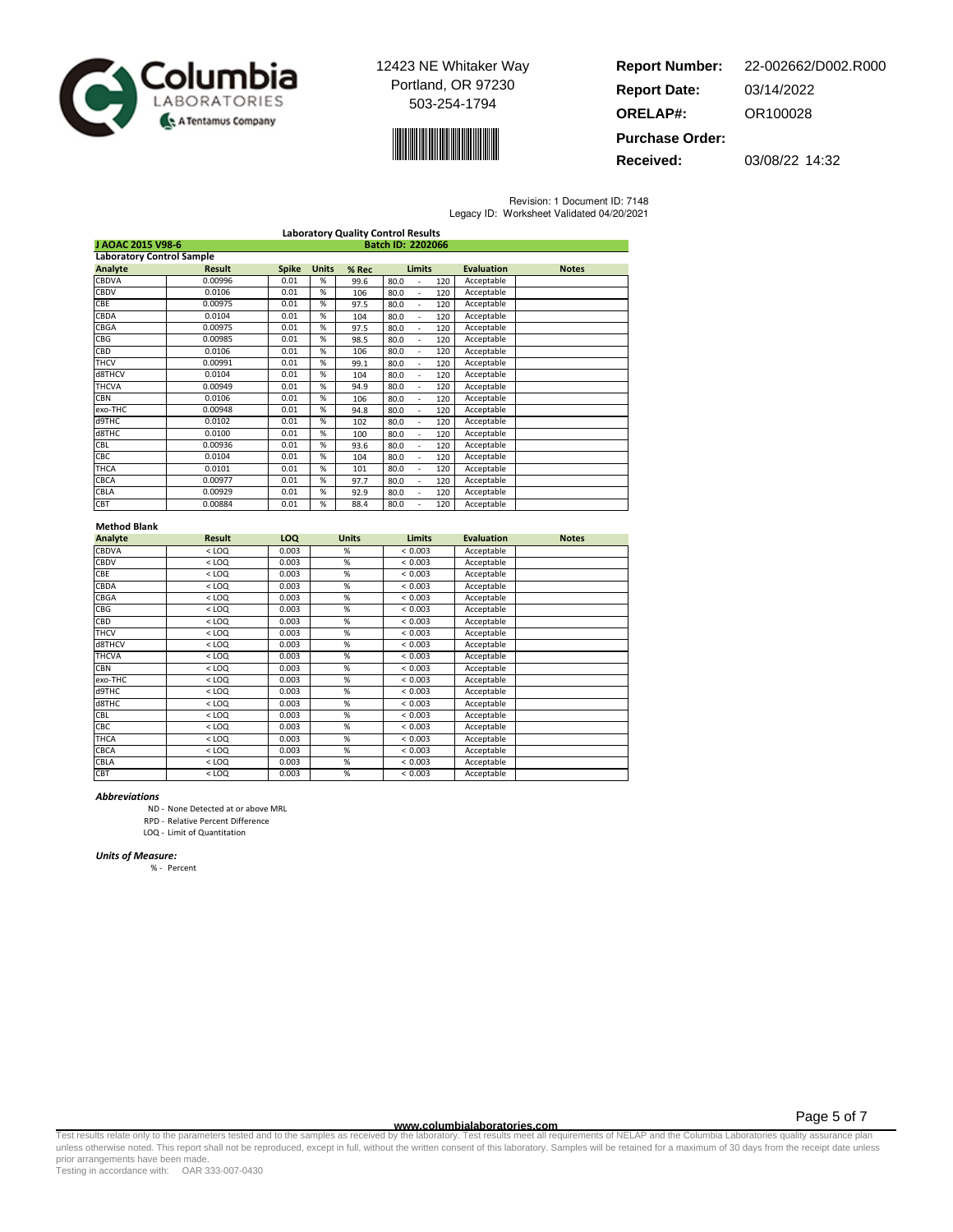



| <b>Report Number:</b>  | 22-002662/D002.R000 |
|------------------------|---------------------|
| <b>Report Date:</b>    | 03/14/2022          |
| <b>ORELAP#:</b>        | OR100028            |
| <b>Purchase Order:</b> |                     |

**Received:** 03/08/22 14:32

Revision: 1 Document ID: 7148 Legacy ID: Worksheet Validated 04/20/2021

|                         |                                                                                                                                        |                                                                                                           |            |              |            | <b>Laboratory Quality Control Results</b> |                   |              |
|-------------------------|----------------------------------------------------------------------------------------------------------------------------------------|-----------------------------------------------------------------------------------------------------------|------------|--------------|------------|-------------------------------------------|-------------------|--------------|
| J AOAC 2015 V98-6       |                                                                                                                                        |                                                                                                           |            |              |            | Batch ID: 2202066                         |                   |              |
| <b>Sample Duplicate</b> |                                                                                                                                        |                                                                                                           |            |              |            | Sample ID: 22-002560-0001                 |                   |              |
| Analyte                 | <b>Result</b>                                                                                                                          | Org. Result                                                                                               | <b>LOQ</b> | <b>Units</b> | <b>RPD</b> | <b>Limits</b>                             | <b>Evaluation</b> | <b>Notes</b> |
| CBDVA                   | $<$ LOQ                                                                                                                                | $<$ LOQ                                                                                                   | 0.003      | %            | <b>NA</b>  | < 20                                      | Acceptable        |              |
| CBDV                    | $<$ LOQ                                                                                                                                | $<$ LOQ                                                                                                   | 0.003      | %            | <b>NA</b>  | < 20                                      | Acceptable        |              |
| CBE                     | $<$ LOQ                                                                                                                                | $<$ LOQ                                                                                                   | 0.003      | %            | <b>NA</b>  | < 20                                      | Acceptable        |              |
| CBDA                    | $<$ LOQ                                                                                                                                | $<$ LOQ                                                                                                   | 0.003      | %            | <b>NA</b>  | < 20                                      | Acceptable        |              |
| CBGA                    | <loq< td=""><td><math>&lt;</math>LOQ</td><td>0.003</td><td>%</td><td><b>NA</b></td><td>&lt; 20</td><td>Acceptable</td><td></td></loq<> | $<$ LOQ                                                                                                   | 0.003      | %            | <b>NA</b>  | < 20                                      | Acceptable        |              |
| CBG                     | 0.00845                                                                                                                                | 0.00845                                                                                                   | 0.003      | %            | 0.0325     | < 20                                      | Acceptable        |              |
| CBD                     | 0.257                                                                                                                                  | 0.256                                                                                                     | 0.003      | %            | 0.355      | < 20                                      | Acceptable        |              |
| <b>THCV</b>             | $<$ LOQ                                                                                                                                | $<$ LOQ                                                                                                   | 0.003      | %            | <b>NA</b>  | < 20                                      | Acceptable        |              |
| d8THCV                  | <loq< td=""><td><loq< td=""><td>0.003</td><td>%</td><td><b>NA</b></td><td>&lt; 20</td><td>Acceptable</td><td></td></loq<></td></loq<>  | <loq< td=""><td>0.003</td><td>%</td><td><b>NA</b></td><td>&lt; 20</td><td>Acceptable</td><td></td></loq<> | 0.003      | %            | <b>NA</b>  | < 20                                      | Acceptable        |              |
| <b>THCVA</b>            | $<$ LOQ                                                                                                                                | $<$ LOQ                                                                                                   | 0.003      | %            | <b>NA</b>  | < 20                                      | Acceptable        |              |
| <b>CBN</b>              | $<$ LOQ                                                                                                                                | $<$ LOQ                                                                                                   | 0.003      | %            | <b>NA</b>  | < 20                                      | Acceptable        |              |
| exo-THC                 | $<$ LOQ                                                                                                                                | $<$ LOQ                                                                                                   | 0.003      | %            | <b>NA</b>  | < 20                                      | Acceptable        |              |
| d9THC                   | 0.261                                                                                                                                  | 0.260                                                                                                     | 0.003      | %            | 0.414      | < 20                                      | Acceptable        |              |
| d8THC                   | <loq< td=""><td><loq< td=""><td>0.003</td><td>%</td><td><b>NA</b></td><td>&lt; 20</td><td>Acceptable</td><td></td></loq<></td></loq<>  | <loq< td=""><td>0.003</td><td>%</td><td><b>NA</b></td><td>&lt; 20</td><td>Acceptable</td><td></td></loq<> | 0.003      | %            | <b>NA</b>  | < 20                                      | Acceptable        |              |
| CBL                     | $<$ LOQ                                                                                                                                | $<$ LOQ                                                                                                   | 0.003      | %            | <b>NA</b>  | < 20                                      | Acceptable        |              |
| <b>CBC</b>              | 0.00477                                                                                                                                | 0.00476                                                                                                   | 0.003      | %            | 0.240      | < 20                                      | Acceptable        |              |
| <b>THCA</b>             | 0.00312                                                                                                                                | 0.00309                                                                                                   | 0.003      | %            | 0.908      | < 20                                      | Acceptable        |              |
| <b>CBCA</b>             | $<$ LOQ                                                                                                                                | <loq< td=""><td>0.003</td><td>%</td><td><b>NA</b></td><td>&lt; 20</td><td>Acceptable</td><td></td></loq<> | 0.003      | %            | <b>NA</b>  | < 20                                      | Acceptable        |              |
| CBLA                    | $<$ LOQ                                                                                                                                | $<$ LOQ                                                                                                   | 0.003      | %            | <b>NA</b>  | < 20                                      | Acceptable        |              |
| CBT                     | $<$ LOQ                                                                                                                                | $<$ LOQ                                                                                                   | 0.003      | %            | <b>NA</b>  | < 20                                      | Acceptable        |              |

#### Abbreviations

- ND None Detected at or above MRL
- RPD Relative Percent Difference

LOQ - Limit of Quantitation

#### Units of Measure:

% - Percent

**WWW.columbialaboratories.com**<br>unless otherwise noted. This report shall not be reproduced, except in full, without the written consent of this laboratory. Test results meet all requirements of NELAP and the Columbia Labor